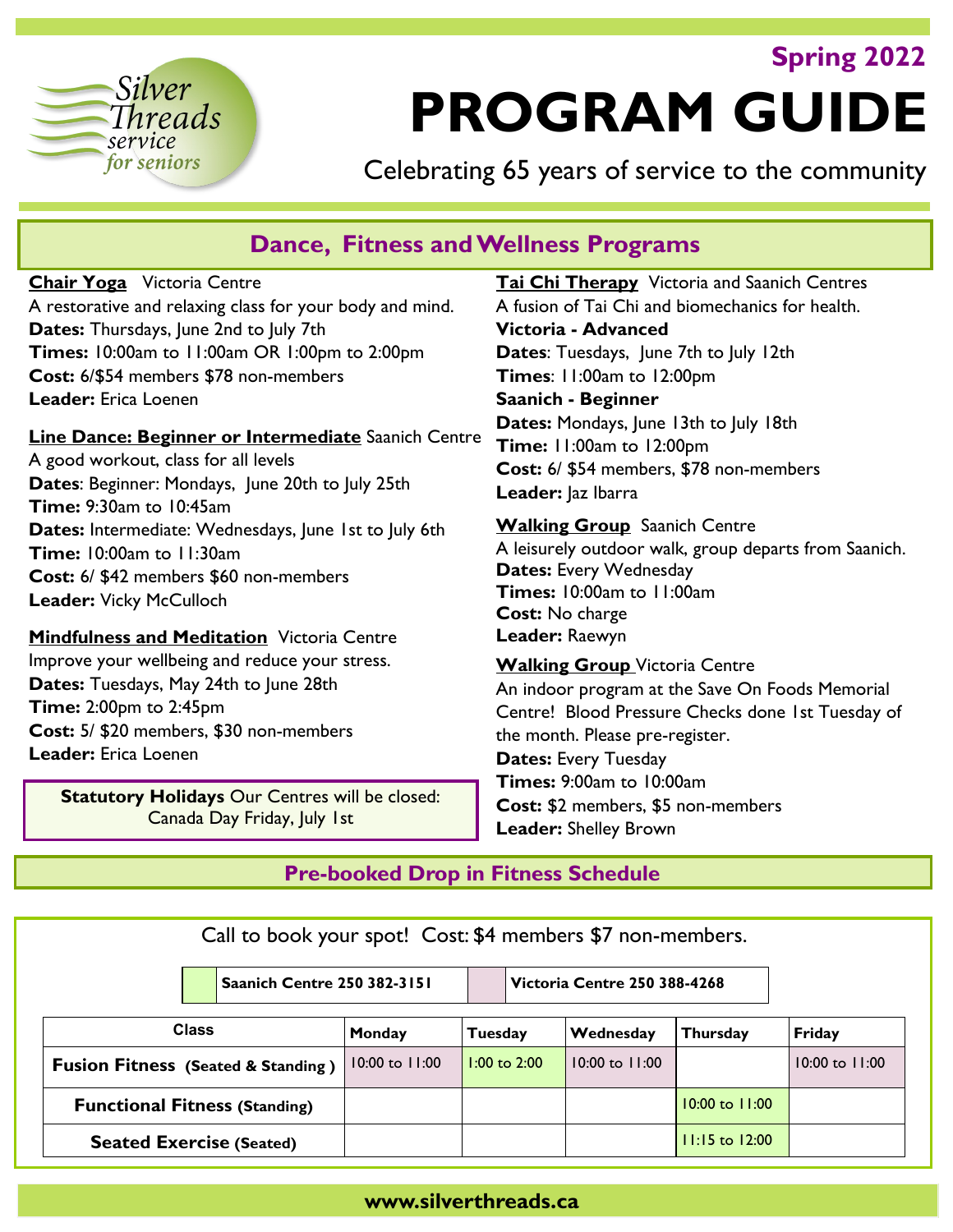# **Education and Discussion Programs**

**Lunch With TED** Victoria Centre A sandwich lunch with TED Talk presentations, lively discussions, baked goodies, and a chance to connect socially with peers. Dates: Thursdays, June 9th and 23rd **Times:** 11:30am to 1:00pm **Cost:** \$5 members, \$7 non-members **June 9th: The Animal Kingdom June 23rd: Life Essentials Funding is provided by Island Health and the City of Victoria Strategic Planning Grant Program. Movies** Victoria and Saanich Centres Saanich, June 21st, **Richard Jewell** Victoria, June 28th, **Keeping Mum Times:** 1:00pm to 3:00pm mation.

**Memory PLUS** Practice Laughter, Useful Strategies Memory PLUS is a Silver Threads Service program for those 55+ who would like to enhance their memory skills in an active and social group setting. The PLUS stands for Practice, Laughter, Useful Strategies. We are now offering in person classes. Call 250 388-4268 for more infor-**Dates:** June 1st to July 20th **Victoria classes:** Wednesday mornings **Times:** 9:30am to 11:30am **Saanich classes:** Wednesday afternoons **Times:** 1:00pm to 3:00pm **Cost: 8 classes** \$72 members, \$104 non-members

**Leader:** Lisa Coulson

## **COVID Protocols**

Proof of double vaccination and masks are required for programs where physical distancing can't be maintained or the activity has a higher risk for spread of COVID. **Programs marked with asterisks \* require proof of vaccination and those marked with \*\* require both Proof of vaccination and masks.**  Thank you for your continued support and understanding.

# **Saanich Sports and Physical Programs**

**Saanich Centre 250 382-3151 Call to book your spot!**

Pickleball: \$4 members \$7 non-members. All other programs cost: \$2 members \$5 non-members

| Program                   | Monday                 | Tuesday                | Wednesday                         | <b>Thursday</b>        | Friday                 |
|---------------------------|------------------------|------------------------|-----------------------------------|------------------------|------------------------|
| <b>Table Tennis</b>       |                        | $9:30$ am to $1:30$ am |                                   |                        | 9:30am to 11:30am      |
| <b>Carpet Bowling</b>     |                        |                        | 9:30am to 11:30am                 |                        | 9:30am to 11:30am      |
| <b>Pickleball</b>         | $1:00$ pm to $3:00$ pm |                        | $1:00$ pm to $3:00$ pm<br>Coached |                        | $1:00$ pm to $3:00$ pm |
| <b>Floor Shuffleboard</b> |                        |                        |                                   | $1:00$ pm to $2:30$ pm |                        |

# **Support Programs**

## **Food Share**

Drop in to either the Saanich or Victoria Centres to pick-up bread, produce and packaged food and staples. Thanks to support from The Food Share Network and COBS Breads.

**Dates:** Thursdays **Time:** 11:00am to 1:00pm

## **Telephone Reassurance Program**

Week day daily check in call for those living alone.

## **Senior Mentoring\*\***

Skilled volunteers will assist with on line applications and applications.

## **Legal Advice\*\***

15 minute appointment with a lawyer to give direction on legal issues (Wills not included)

## **Call 250 388-4268 for more information.**

**Funding Provided by the Province of BC Community Gaming Grants for Support, Information and Referral services.**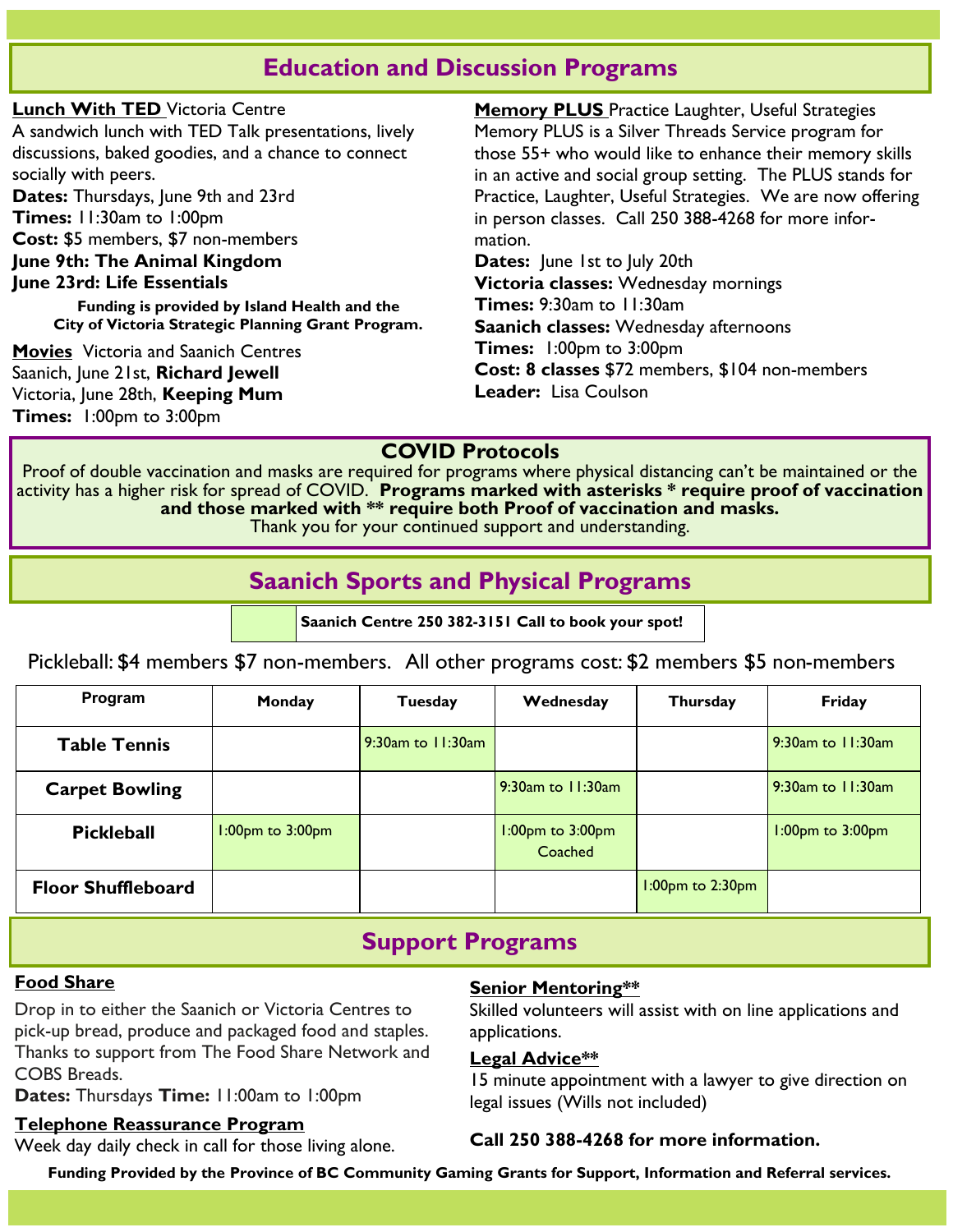## **Creative Arts Programs**

**Art for Anyone** Victoria Centre Come try a variety of mediums. June's topics are: June 1st: String Pull Painted Flowers June 8th: Painted Sunflowers for Ukraine June 15th: Painted Mason Jars June 22nd: Hand Weaving With Wool June 29th: Beaded Critters **Dates: Every Wednesday Times:** 1:30pm to 3:00pm **Cost:** \$4 members, \$7 non-members **Leader:** Various leaders

**Book Club** Victoria Centre Upcoming title for June is "A Thousand Splendid Suns" Written by author Khalid Hosseini **Dates:** Wednesday, June 29th **Times:** 10:30am to 11:30am **Cost:** \$2 members, \$5 non-members **Leader:** Adele

#### **Chinese Brush Painting** Victoria Centre

A self-directed group of experienced artists that meet weekly. **Dates:** Every Friday **Times:** 12:30pm to 2:00pm **Cost:** \$2 members, \$5 non-members

#### **Jubilee Clarinet Choir\*** Saanich Centre

A self-directed musical group that practice weekly. **Dates:** Every Friday **Times:** 1:30pm to 3:30pm **Cost:** \$2 members, \$5 non-members

**Painting Drop-in** Saanich Centre A self directed painting group. **Dates:** Tuesdays, July 5th to 26th **Times:** 10:00am to 12:00pm **Cost:** \$2 members, \$5 non-members

**Random Crafts of Kindness** Victoria Centre

A social group that knits, crafts and does projects. **Dates:** Every Friday **Times:** 9:30am to 11:30am **Cost:** \$2 members, \$5 non-members

**Song Circle\*** Victoria Centre Join Patrick to sing and play in a relaxed group. **Dates:** Mondays, June 6th and 20th **Times:** 1:30pm to 3:00pm **Cost:** \$2 members, \$5 non-members **Leader:** Patrick Smith

**Storytelling** Victoria Centre Sharing stories can help us feel connected. Dates: Tuesday, June 14th **Times:** 1:00pm to 2:30pm **Cost:** \$2 members, \$5 non-members Leader: Jennifer Ferris

**Watercolour Workshop** Saanich Centre Develop a learning and enjoyment of watercolours. Dates: Tuesdays, June 7th to 28th **Times:** 10:00am to 12:00pm **Cost: 4/**\$80 members, \$96 non-members **Leader:** Janos Varga

**Weaving** Saanich Centre A self-directed creative class for fiber arts. **Dates:** Every Tuesday **Times:** 1:00pm to 3:00pm **Cost:** \$2 members, \$5 non-members

**Woodcarving** Saanich Centre Bring your own project and work with friends in the shop. **Dates:** Mondays and Thursdays **Times:** 9:30am to 11:30am **Cost:** \$2 members, \$5 non-members

## **Summer 2022 Program Guide**

Our Summer 2022 Program Guide will be available June 20th for pickup and on our website.

#### **Fall 2022 Program Guide**

Our Fall 2022 Program Guide will be available August 15th for pickup and on our website.

Look for returning favourites such as:

- Memoir Writing
- Ukulele Lessons
- Silver Threads Singers
	- Memory PLUS
		- And others

Or look for new offerings including: Yoga, Conversation Circle, and more! To be put on an interest list for specific programs call our centres:

> Victoria Centre - 250 388 4268 Saanich Centre - 250 382 3151